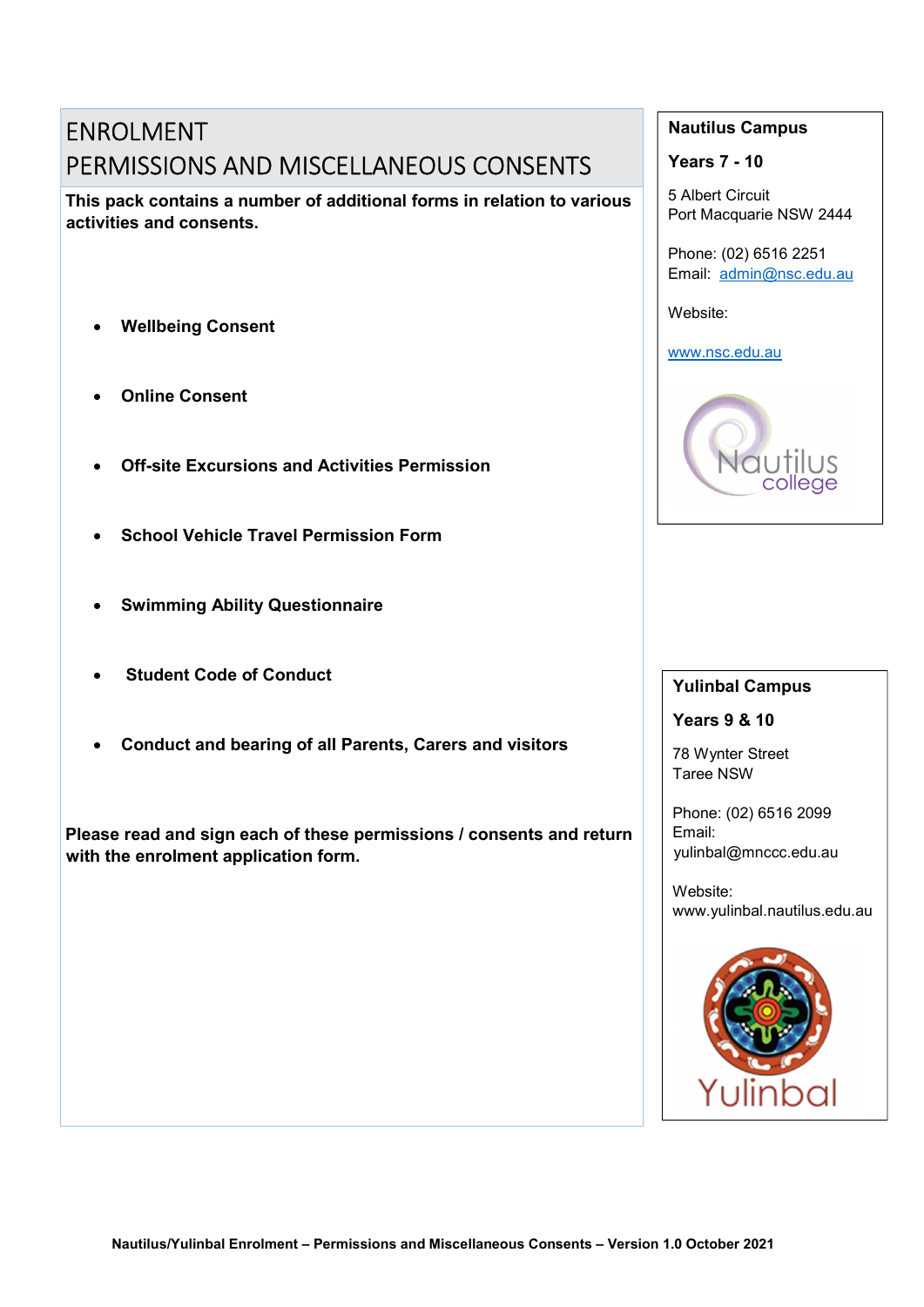



## Wellbeing Consent Form

In order to provide the best possible support for each student's learning, social and emotional wellbeing, we need to find out what each individual students needs are. This may come from meeting with a professional psychologist, counsellor, social worker, caseworker and other support persons experienced in knowing how young people are developing.

We would like to work closely with parents to ensure every student gets the full range of support available, but not in any invasive way. These meetings are designed to be confidential, but does need to be thorough and evidence based.

With your permission, we would like to schedule some assessments to find exactly what needs are required, to give the best chance of success for our students.

Sadly, mainstream schooling too often bypasses this sort of supportive approach. So we hope to correct that and allow our young people to have a fresh start.

We hope you can see the significance of these assessments.

 $\Box$  I provide my consent for applicant named below undergoing confidential assessments as required to determine their needs in learning, wellbeing, social and emotional support.

 $\Box$  I do NOT provide my consent for applicant named below undergoing confidential assessments as required to determine their needs in learning, wellbeing, social and emotional support.

| Applicant/Student Name:        |  |
|--------------------------------|--|
| Parent / Guardian 1 Name:      |  |
| Parent / Guardian 1 Signature: |  |

Dated: \_\_\_\_\_\_\_\_\_\_\_\_\_\_\_\_\_\_\_\_\_\_\_\_\_\_\_\_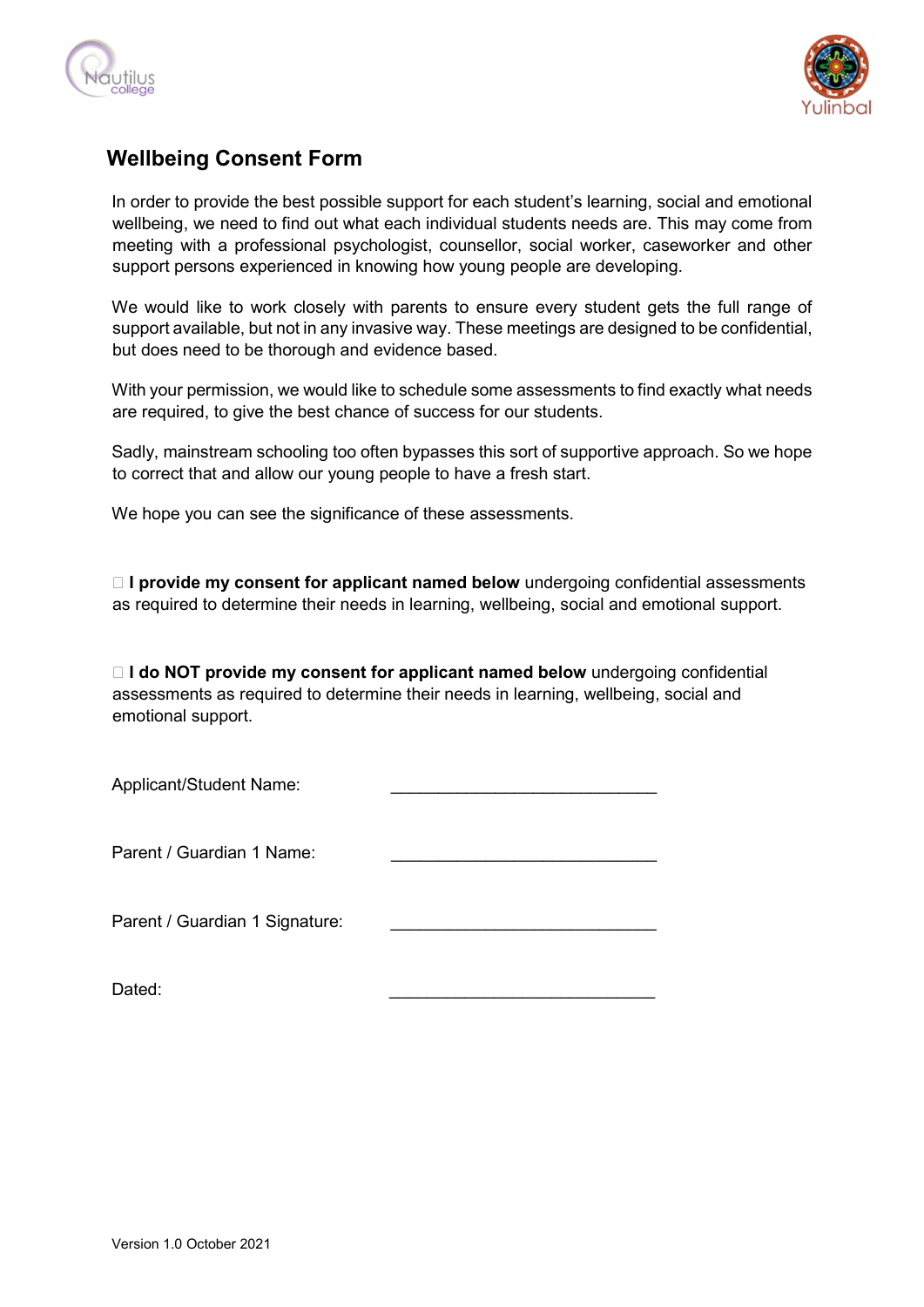



# Online Consent

Our school provides access to the online services. These increase the range of teaching tools available to staff and will enhance the opportunities available to students.

Our school's online services currently provide:

- Individual email accounts for all students and staff
- Access to the Internet
- Access to the online teaching and learning services such as digital resources and online learning activities and
- Access to online file storage and sharing services

Please note that while every reasonable effort is made by the school to prevent student exposure to inappropriate online content when using the school's online services, it is not possible to completely eliminate the risk of such exposure.

You should also be aware that general Internet browsing by your child from home or locations other than school is not monitored or filtered by the school since it is not conducted via the schools network and that parents/guardian are responsible for supervision of a child's use of the internet from home.

 $\Box$  I provide my consent for applicant named below using the schools online facilities and services as described above.

 $\Box$  I do NOT provide my consent for applicant named below using the schools online facilities and services as described above.

| Applicant/Student Name:        |  |
|--------------------------------|--|
| Parent / Guardian 1 Name:      |  |
| Parent / Guardian 1 Signature: |  |

Dated: \_\_\_\_\_\_\_\_\_\_\_\_\_\_\_\_\_\_\_\_\_\_\_\_\_\_\_\_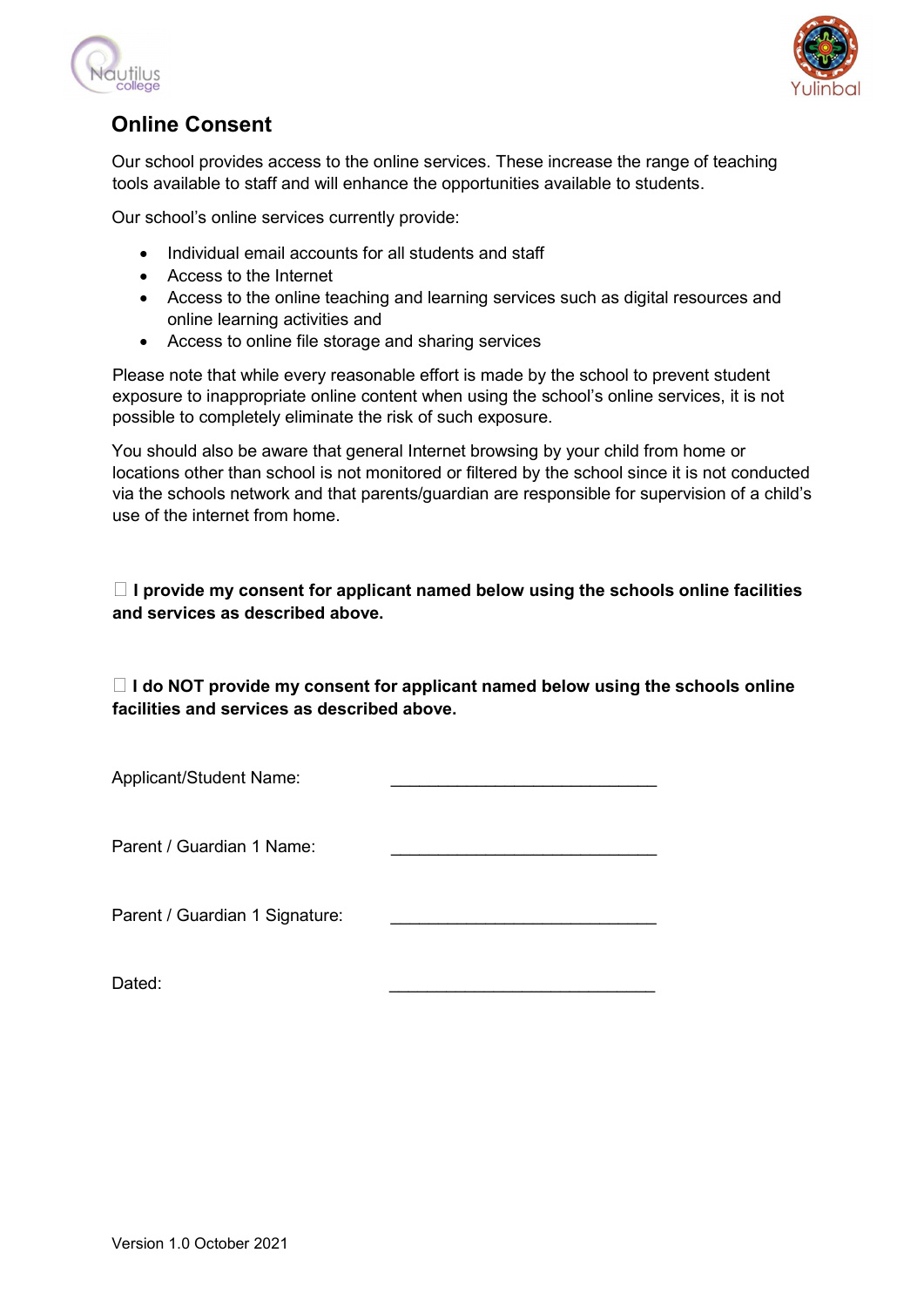



## Permission to attend Off Site Activities

I hereby support my child's involvement in off-site trips / activities / excursions organised by the school. I acknowledge that the days / venues / times for these activities will vary and involve different sites and experiences.

These off-site activities may consist of, but are not limited to:

- Visiting local areas of interest
- Sport activities at local fields / locations
- Workplace / other educational facility visits

I acknowledge that a number of these activities will meet aspects of fulfilling the mandatory curriculum requirements of the Record of School Achievement (RoSA).

I support these off-site activities and recognise that the expectations and rules that apply to the school as per the student code of conduct and student vehicle/bus code of conduct also apply to these off-site activities.

Offsite activities facilitated by external providers will have separate permissions issued which may require further parental / guardian consent.

| <b>Student Name:</b>      |  |
|---------------------------|--|
|                           |  |
|                           |  |
| <b>Student Signature:</b> |  |

Dated: \_\_\_\_\_\_\_\_\_\_\_\_\_\_\_\_\_\_\_\_\_\_\_\_\_\_\_\_\_\_

 $\Box$  I provide my consent for my child names above to participate in offsite activities.

 $\Box$  I do NOT provide my consent for my child names above to participate in offsite activities.

Parent / Guardian 1 Name:

Parent / Guardian 1 Signature:

Dated: \_\_\_\_\_\_\_\_\_\_\_\_\_\_\_\_\_\_\_\_\_\_\_\_\_\_\_\_\_\_\_\_

As many locations are not accessible within walking distance, the Vehicle/Bus Travel Permission forms must also be completed.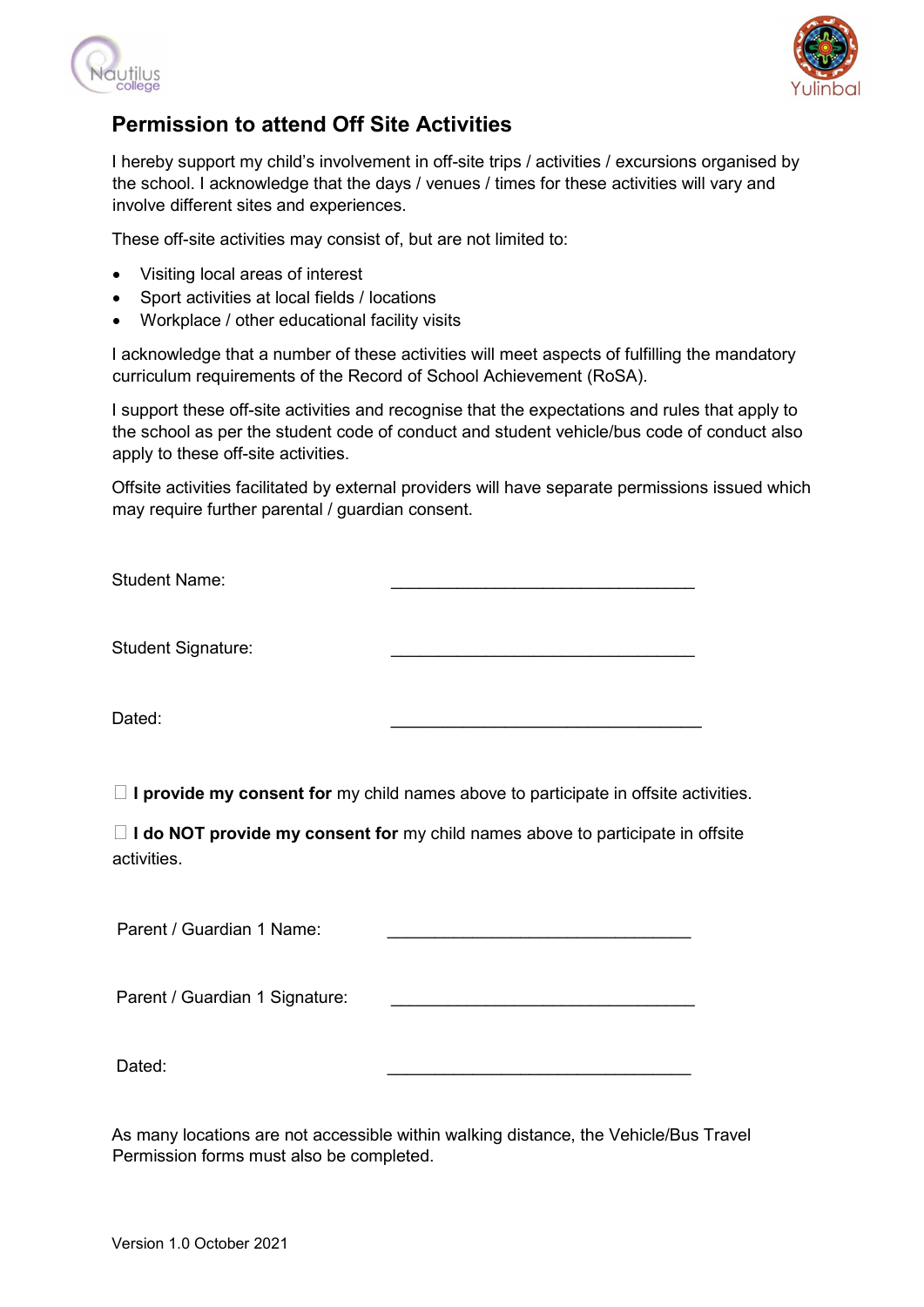



# School Vehicle/Bus Travel Permission Form

| <b>Student Name</b>                         |                                                                                                                                                                                                                                                                                                                                                                                                                                                                                                                                                                                                                                                                                                                                                                                                                |
|---------------------------------------------|----------------------------------------------------------------------------------------------------------------------------------------------------------------------------------------------------------------------------------------------------------------------------------------------------------------------------------------------------------------------------------------------------------------------------------------------------------------------------------------------------------------------------------------------------------------------------------------------------------------------------------------------------------------------------------------------------------------------------------------------------------------------------------------------------------------|
| <b>Student Address</b>                      |                                                                                                                                                                                                                                                                                                                                                                                                                                                                                                                                                                                                                                                                                                                                                                                                                |
| <b>Travel Details</b>                       | Morning Pick $Up$ $\Box$ Afternoon Drop Off<br>$\Box$                                                                                                                                                                                                                                                                                                                                                                                                                                                                                                                                                                                                                                                                                                                                                          |
| (Check relevant<br>boxes)                   | Offsite activities / excursions (in accordance with the offsite<br>activities permission form)                                                                                                                                                                                                                                                                                                                                                                                                                                                                                                                                                                                                                                                                                                                 |
| Prior to all travel,<br>checks will include | The proposed driver is approved by the Mid North Coast<br>٠<br>Community College to drive the school vehicles<br>The school proposed driver is licensed for the relevant school<br>$\bullet$<br>vehicles<br>The school proposed driver is not disqualified or suspended<br>٠<br>from driving; and is not subject to any impediments to his/her<br>ability to drive a motor vehicle or other vehicle.<br>The vehicle in which the student is to be transported is<br>٠<br>registered and covered by NSW compulsory third party<br>insurance<br>To the best of the school's knowledge the vehicle used to<br>٠<br>transport student is roadworthy, safe for normal road use and<br>suitable for the purpose to which it will be used<br>The number of passengers will not exceed the number of<br>٠<br>seatbelts |
| Parent / Guardian<br>Consent                | I consent to my child undertaking vehicle travel in school vehicles<br>as indicated above (morning pick-up / afternoon drop-off / offsite<br>activities)<br>If my child is utilising the morning pick up and afternoon drop off<br>facility I understand this is only available from students address<br>on file unless separate permission from the school principal has<br>been obtained.                                                                                                                                                                                                                                                                                                                                                                                                                    |
| Parent / Guardian<br>Name                   |                                                                                                                                                                                                                                                                                                                                                                                                                                                                                                                                                                                                                                                                                                                                                                                                                |
| Parent / Guardian<br>Signature              |                                                                                                                                                                                                                                                                                                                                                                                                                                                                                                                                                                                                                                                                                                                                                                                                                |
| Dated                                       |                                                                                                                                                                                                                                                                                                                                                                                                                                                                                                                                                                                                                                                                                                                                                                                                                |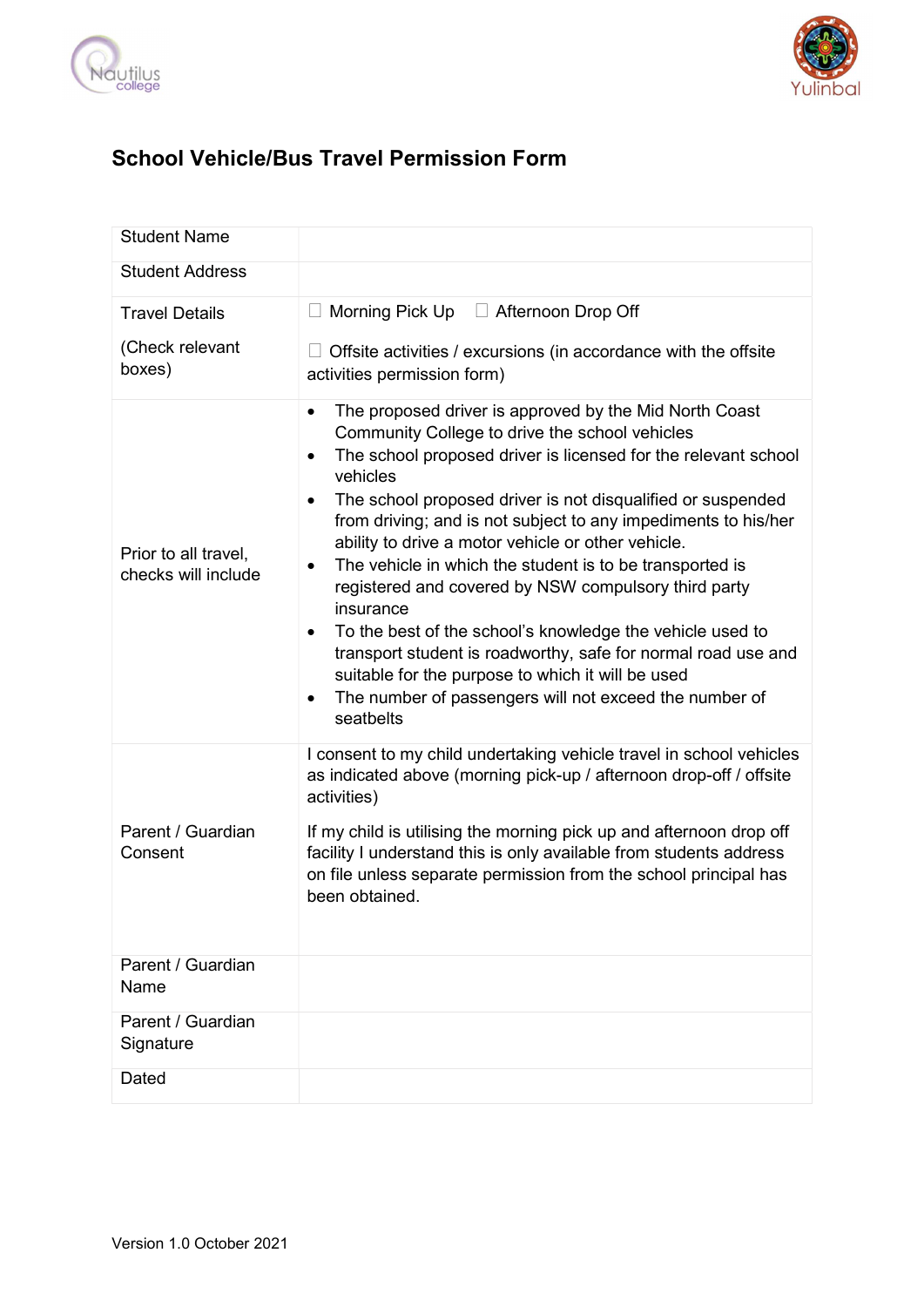



# Swimming Ability Questionnaire

## I am able to swim the following distance without assistance

| <b>Distance</b> | <b>Yes or No</b> |
|-----------------|------------------|
| I cannot swim   |                  |
| 25 Metres       |                  |
| 50 Metres       |                  |
| 100 Metres      |                  |
| 200 Metres      |                  |

## I swim regularly in the following locations

| <b>Location</b> | Yes or No |
|-----------------|-----------|
| Pool            |           |
| Beach           |           |
| River           |           |
| Lake            |           |
| I don't swim    |           |

| <b>Students Name:</b>     |  |
|---------------------------|--|
| <b>Student Signature:</b> |  |
| Parent / Carer Name:      |  |
| Parent / Carer Signature: |  |
| Dated:                    |  |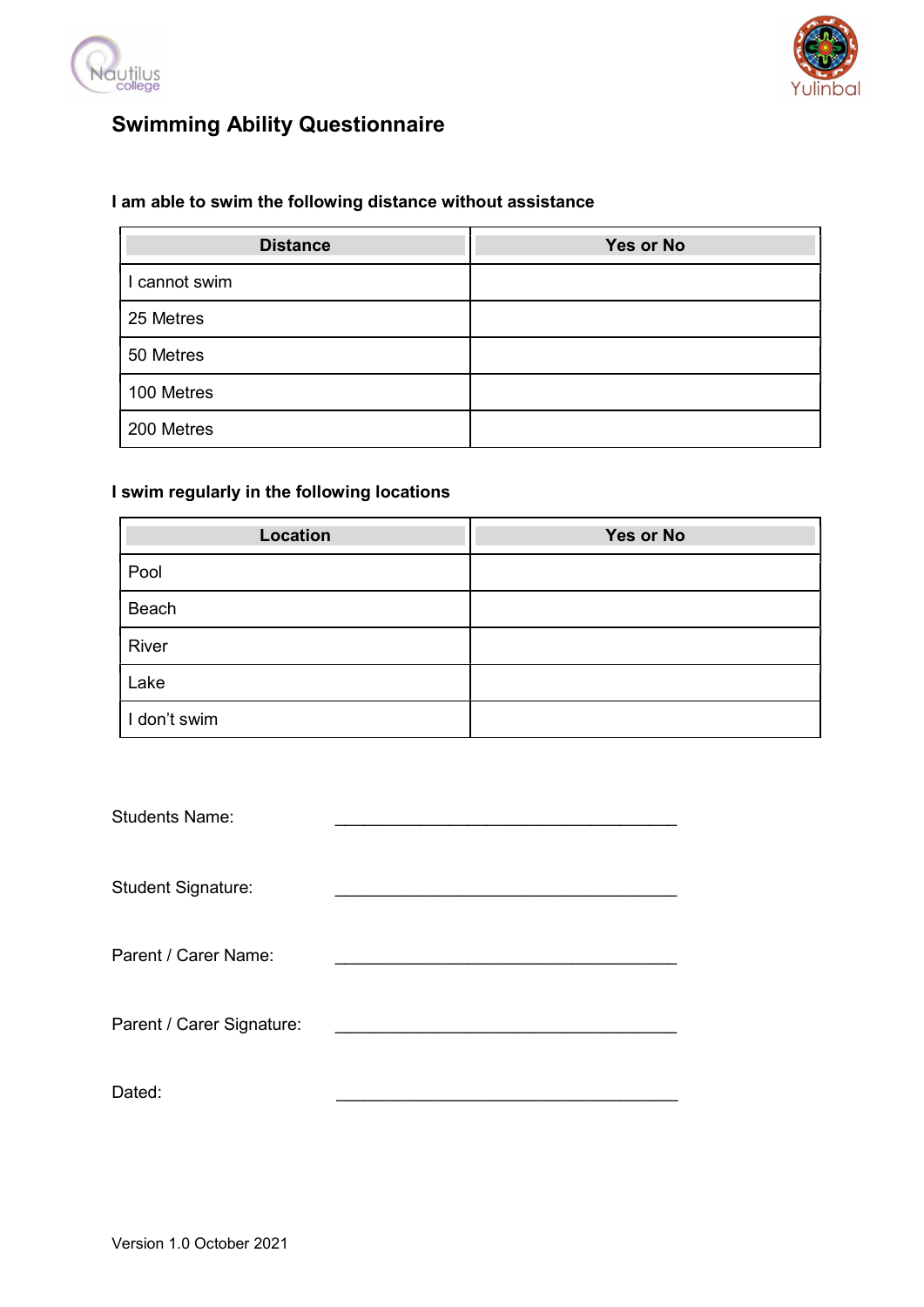



## Student Code of Conduct

Students have a code of conduct that affects all aspects of their participation at the school. Students are asked to conduct themselves in accordance with the code whilst involved with the school, both on premises and on outings.

| <b>RESPECT:</b>    | <b>RESPONSIBILITY:</b> | <b>HONESTY:</b>                          |
|--------------------|------------------------|------------------------------------------|
| Respect for self   | For own learning       |                                          |
| Respect for others | For own actions        | Be honest with yourself and honesty will |
| Respect for staff  | For others reactions l | follow from others                       |
|                    | For the environment    |                                          |

**Rights and Responsibilities:** All staff and students have responsibilities to fulfil. When all responsibilities are met, the rights of all are protected.

| We all have a right to:                                               | It is our responsibility:                                                                                                                                                                                                                                                                                                                                                                                                                                   |
|-----------------------------------------------------------------------|-------------------------------------------------------------------------------------------------------------------------------------------------------------------------------------------------------------------------------------------------------------------------------------------------------------------------------------------------------------------------------------------------------------------------------------------------------------|
| 1. Be happy at school and to be<br>treated with understanding.        | To respect the rights of others. It is our responsibility to treat others with<br>understanding, not laugh at others, tease others, or try to hurt their feelings.                                                                                                                                                                                                                                                                                          |
| 2. Be treated respectfully and fairly.                                | To treat others politely and with respect. It is our responsibility to respect the<br>experience of the School staff. It is our responsibility to be truthful and treat<br>others fairly.                                                                                                                                                                                                                                                                   |
| 3. Be safe.                                                           | Not to do anything which may threaten or cause danger to myself or others. It<br>is our responsibility to tell staff if there is any danger around a classroom or on<br>the premises                                                                                                                                                                                                                                                                        |
| 4. Expect our property to be safe.                                    | Not to steal, damage or destroy the property of others. It is our responsibility to<br>ask permission before using the goods of someone else. It is our responsibility<br>to take proper care of School property and equipment.<br>To be well behaved in class and not disturb others. It is our responsibility to<br>keep up-to-date with work in class and also with homework. It is our<br>responsibility to attend school regularly and to be punctual. |
| 5. Get an education at our school.                                    | To be well behaved in class and not disturb others. It is our responsibility to<br>keep up-to-date with work in class and also with homework. It is our<br>responsibility to attend school regularly and to be punctual.                                                                                                                                                                                                                                    |
| 6. Be protected against threats to<br>our health.                     | To be careful about our health. To be considerate of our health while<br>undertaking learning and to encourage others to do the same                                                                                                                                                                                                                                                                                                                        |
| 7. Have a pleasant, clean and well-<br>maintained school and grounds. | To care for the School environment - keep it neat and clean, and be prepared<br>to remove litter.                                                                                                                                                                                                                                                                                                                                                           |
| 8. Benefit from the good name of<br>the school.                       | To behave so that the community will respect our school.                                                                                                                                                                                                                                                                                                                                                                                                    |
| 9. Make our own decisions.                                            | To make sensible decisions and to face the consequences of our decisions.                                                                                                                                                                                                                                                                                                                                                                                   |

I have read the above Student Code of Conduct, Rights and Responsibilities acknowledge that I understand and agree to follow them:

Student Name: \_\_\_\_\_\_\_\_\_\_\_\_\_\_\_\_\_\_\_\_\_\_\_\_\_\_\_ Student Signature: \_\_\_\_\_\_\_\_\_\_\_\_\_\_\_\_\_\_\_\_\_\_

Dated:  $\frac{1}{2}$  /  $\frac{1}{2}$  /  $\frac{1}{2}$